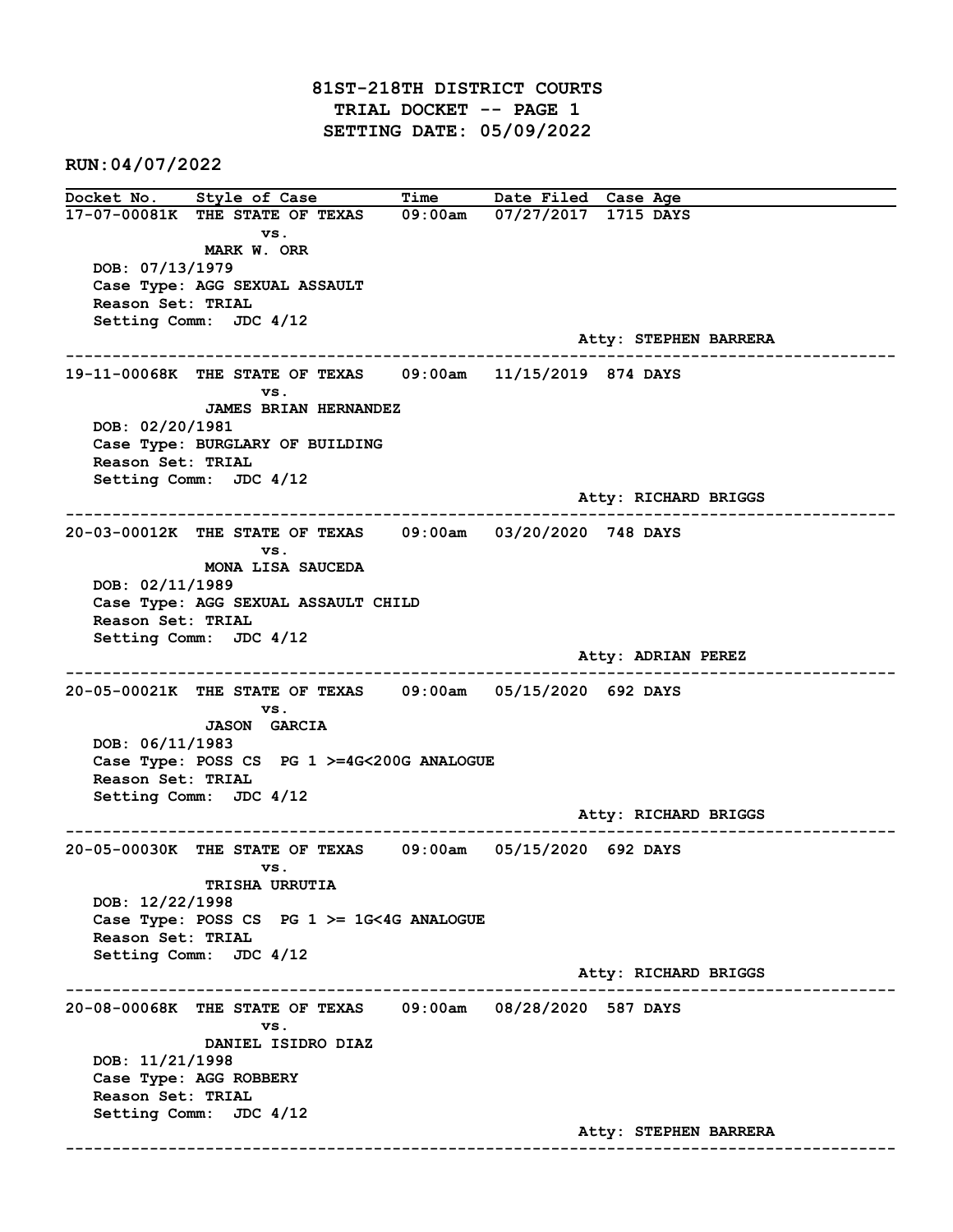## 81ST-218TH DISTRICT COURTS TRIAL DOCKET -- PAGE 2 SETTING DATE: 05/09/2022

RUN:04/07/2022

Docket No. Style of Case Time Date Filed Case Age 20-08-00069K THE STATE OF TEXAS 09:00am 08/28/2020 587 DAYS vs. ALBERT FARIAS JR. DOB: 11/05/1978 Case Type: AGG ROBBERY Reason Set: TRIAL Setting Comm: JDC 4/12 Atty: JENNIFER TAPIA ------------------------------------------------------------------------------------------------------------------------ 20-08-00074K THE STATE OF TEXAS 09:00am 08/28/2020 587 DAYS vs. TRISHA THOMASA URRUTIA DOB: 12/22/1998 Case Type: AGG ROBBERY Reason Set: TRIAL Setting Comm: JDC 4/12 Atty: RICHARD BRIGGS ------------------------------------------------------------------------------------------------------------------------ 20-09-00083K THE STATE OF TEXAS 09:00am 09/11/2020 573 DAYS vs. DANIEL ISIDRO DIAZ DOB: 11/21/1998 Case Type: AGG ASSAULT W/DEADLY WEAPON Reason Set: TRIAL Setting Comm: JDC 4/12 Atty: STEPHEN BARRERA ------------------------------------------------------------------------------------------------------------------------ 21-03-00016K THE STATE OF TEXAS 09:00am 03/12/2021 391 DAYS vs. STEVEN R. PESINA DOB: 08/05/1994 Case Type: POSS MARIJ >4OZ<=5LBS Reason Set: TRIAL Setting Comm: JDC 4/12 Atty: TRLA PDO ------------------------------------------------------------------------------------------------------------------------ 21-03-00019K THE STATE OF TEXAS 09:00am 03/12/2021 391 DAYS vs. RICHARD E. HYATT DOB: 08/10/1980 Case Type: POSS CS PG  $2 \ge 4$ G<400G Reason Set: TRIAL Setting Comm: JDC 4/12 Atty: ADRIAN PEREZ ------------------------------------------------------------------------------------------------------------------------ 21-03-00036K THE STATE OF TEXAS 09:00am 03/12/2021 391 DAYS vs. JARED R. MARTINEZ DOB: 01/13/2001 Case Type: SEXUAL ASSLT CHILD Reason Set: TRIAL Setting Comm: JDC 4/12 Atty: ADRIAN PEREZ ------------------------------------------------------------------------------------------------------------------------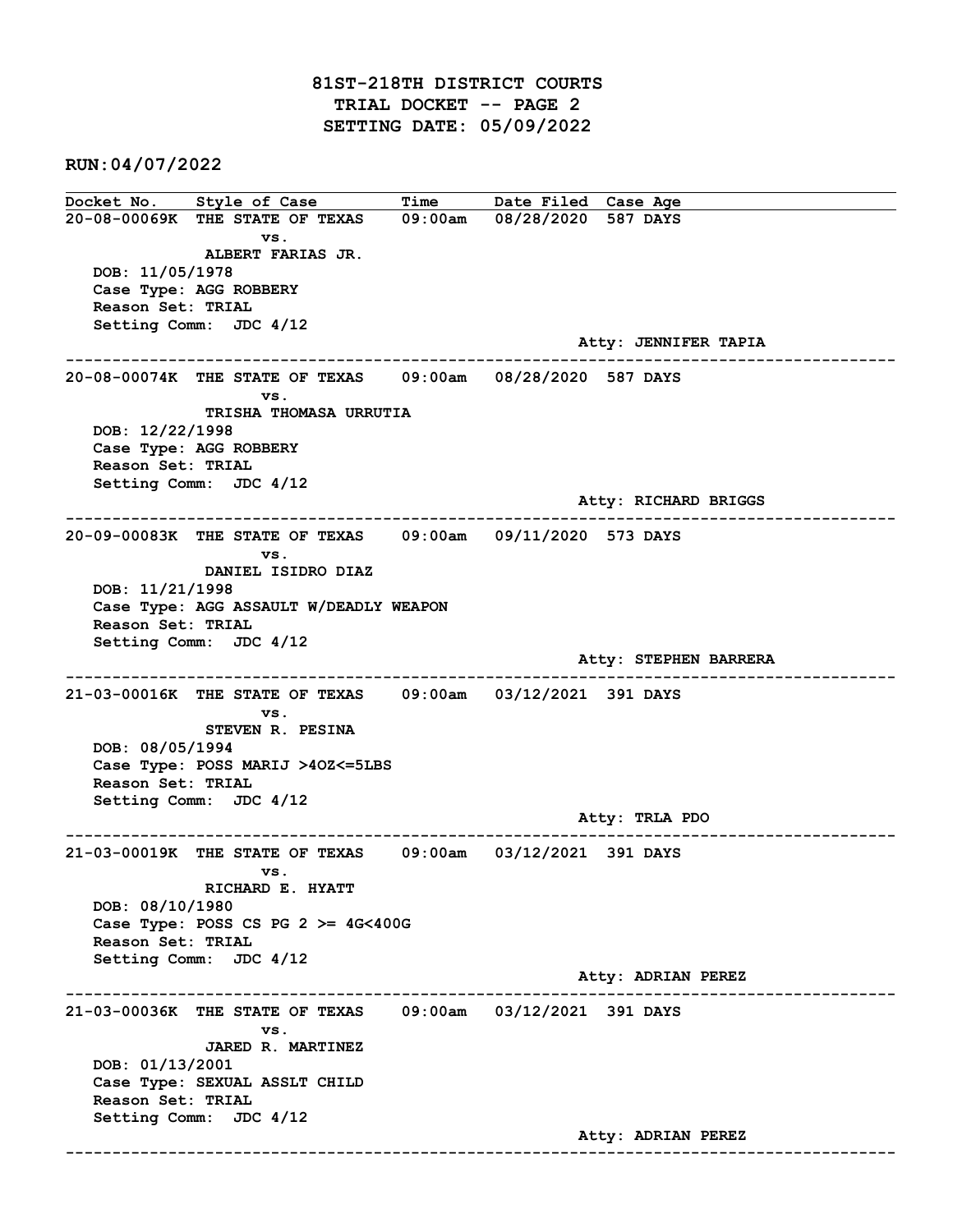RUN:04/07/2022

Docket No. Style of Case Time Date Filed Case Age 21-03-00039K THE STATE OF TEXAS 09:00am 03/12/2021 391 DAYS vs. DAVID ALVARADO DOB: 08/14/1981 Case Type: IMPROPER PHOTO/VISUAL RECORDING AROUSE/GRATIFY Reason Set: TRIAL Setting Comm: JDC 4/12 Atty: TRLA PDO ------------------------------------------------------------------------------------------------------------------------ 21-05-00044K THE STATE OF TEXAS 09:00am 05/28/2021 314 DAYS vs. RICKY WAYNE LINKINHOKER DOB: 08/21/1959 Case Type: POSS CS PG 1 <1G Reason Set: TRIAL Setting Comm: JDC 4/12 Atty: TRLA PDO ------------------------------------------------------------------------------------------------------------------------ 21-05-00045K THE STATE OF TEXAS 09:00am 05/28/2021 314 DAYS vs. JONATHAN LUKE LOPEZ DOB: 10/01/1982 Case Type: EVADING ARREST DETENTION W/VEH OR WATERCRAFT Reason Set: TRIAL Setting Comm: JDC 4/12 Atty: TRLA PDO ------------------------------------------------------------------------------------------------------------------------ 21-05-00054K THE STATE OF TEXAS 09:00am 05/28/2021 314 DAYS vs. DANIEL RAMON SOLIZ DOB: 11/18/1994 Case Type: ASSAULT FAM/HOUSE MEM IMPEDE BREATH/CIRCULAT Reason Set: TRIAL Setting Comm: JDC 4/12 Atty: ADRIAN PEREZ ------------------------------------------------------------------------------------------------------------------------ 21-09-00081K THE STATE OF TEXAS 09:00am 09/10/2021 209 DAYS vs. COURTNEY MARIE CISNEROS DOB: 08/30/1981 Case Type: THEFT PROP >=\$2,500<\$30K Reason Set: TRIAL Setting Comm: JDC 4/12 Atty: STEPHEN BARRERA ------------------------------------------------------------------------------------------------------------------------ 21-09-00086K THE STATE OF TEXAS 09:00am 09/10/2021 209 DAYS vs. CLARISA MARIE PESINA DOB: 05/12/2000 Case Type: ASSAULT FAM/HOUSE MEM IMPEDE BREATH/CIRCULAT Reason Set: TRIAL Setting Comm: JDC 4/12 Atty: TRLA PDO ------------------------------------------------------------------------------------------------------------------------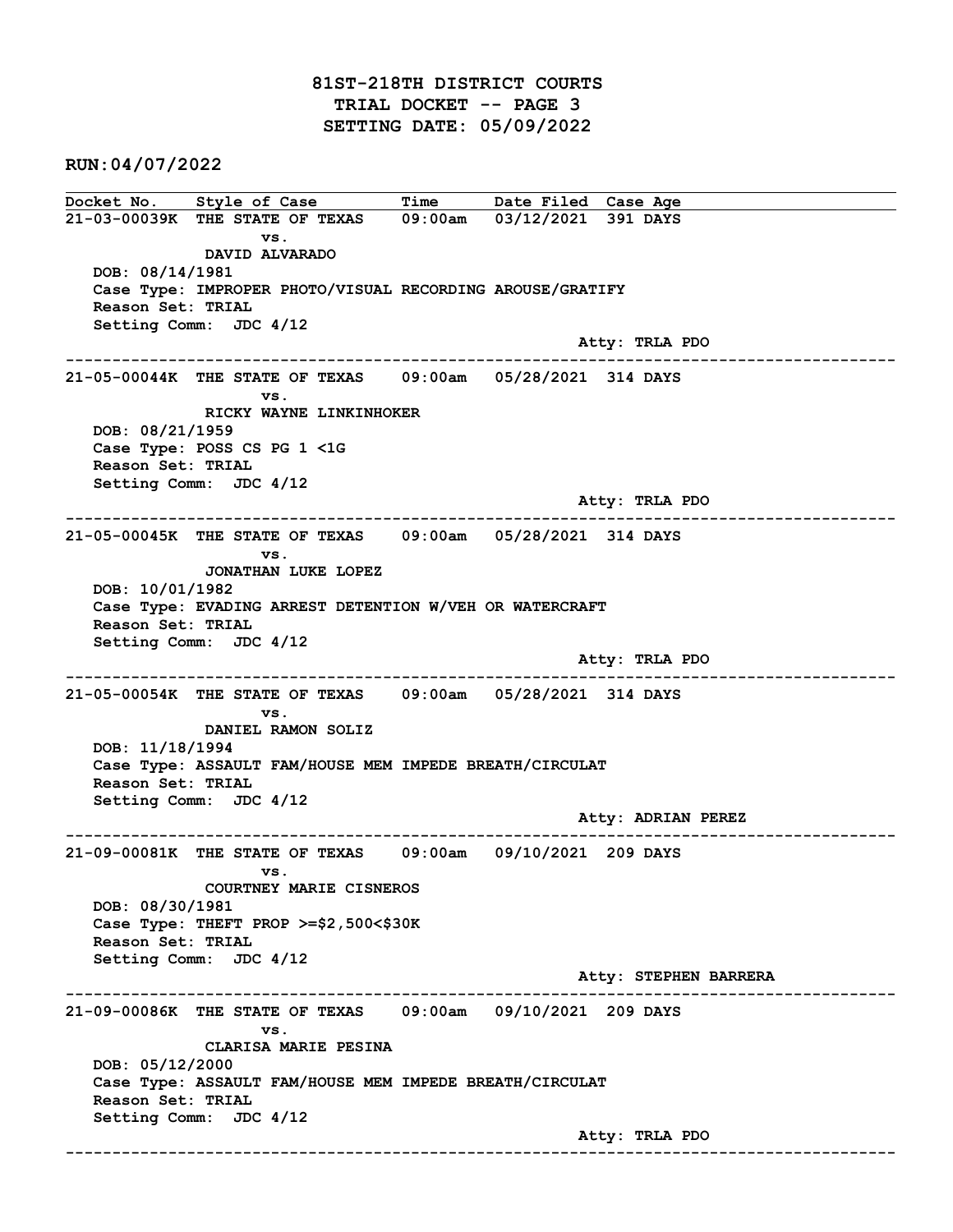## 81ST-218TH DISTRICT COURTS TRIAL DOCKET -- PAGE 4 SETTING DATE: 05/09/2022

RUN:04/07/2022

Docket No. Style of Case Time Date Filed Case Age 21-09-00087K THE STATE OF TEXAS 09:00am 09/10/2021 209 DAYS vs. STEVEN RAY PESINA DOB: 08/05/1994 Case Type: POSS MARIJ >4OZ<=5LBS Reason Set: TRIAL Setting Comm: JDC 4/12 Atty: TRLA PDO ------------------------------------------------------------------------------------------------------------------------ 21-09-00090K THE STATE OF TEXAS 09:00am 09/10/2021 209 DAYS vs. JESSE JOE SALINAS DOB: 03/17/1980 Case Type: AGG ASSAULT CAUSES SERIOUS BODILY INJ Reason Set: TRIAL Setting Comm: JDC 4/12 Atty: TRLA PDO ------------------------------------------------------------------------------------------------------------------------ 21-09-00091K THE STATE OF TEXAS 09:00am 09/10/2021 209 DAYS vs. DAVID SEGURA,JR DOB: 04/10/1976 Case Type: EVADING ARREST DET W/VEH Reason Set: TRIAL Setting Comm: JDC 4/12 Atty: TRLA PDO ------------------------------------------------------------------------------------------------------------------------ 21-09-00093K THE STATE OF TEXAS 09:00am 09/10/2021 209 DAYS vs. KYLE EARL WILLIAMS DOB: 11/10/1989 Case Type: ASSAULT FAM/HOUSE MEM IMPEDE BREATH/CIRCULAT Reason Set: TRIAL Setting Comm: JDC 4/12 Atty: STEPHEN BARRERA ------------------------------------------------------------------------------------------------------------------------ 21-11-00096K THE STATE OF TEXAS 09:00am 11/05/2021 153 DAYS vs. WILLIAM CODY EATON DOB: 10/30/1988 Case Type: POSS CS PG 1 >=1G<4G Reason Set: TRIAL Setting Comm: JDC 4/12 Atty: RICHARD BRIGGS ------------------------------------------------------------------------------------------------------------------------ 21-11-00097K THE STATE OF TEXAS 09:00am 11/05/2021 153 DAYS vs. JASON MICHAEL GARCIA DOB: 06/11/1983 Case Type: POSS CS PG 1 <1G Reason Set: TRIAL Setting Comm: JDC 4/12 Atty: RICHARD BRIGGS ------------------------------------------------------------------------------------------------------------------------